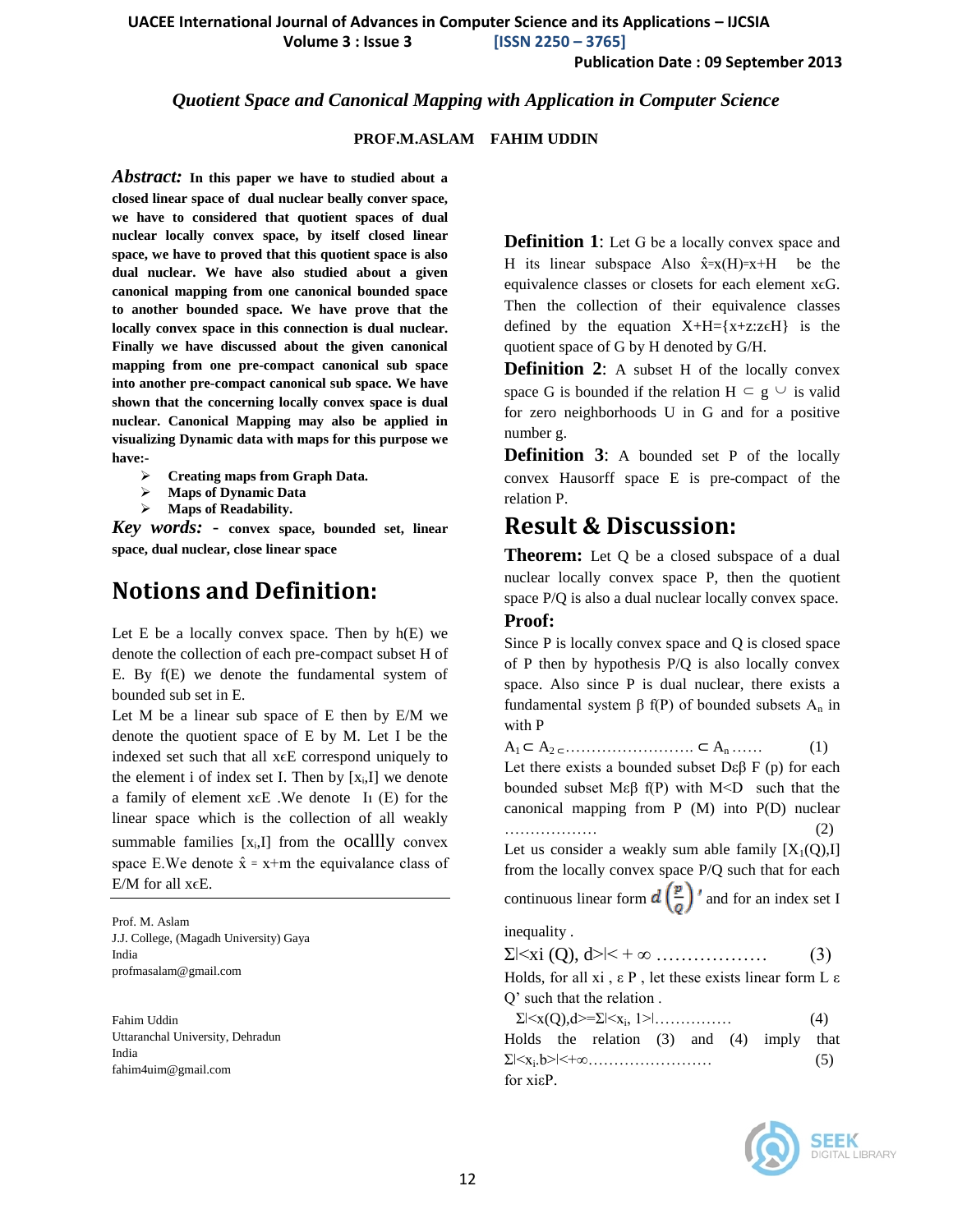#### **UACEE International Journal of Advances in Computer Science and its Applications – IJCSIA Volume 3 : Issue 3 [ISSN 2250 – 3765]**

as P(M,D) is nuclear.

The relation  $(5)$  implies that  $[x_i, I]$  is a weekly sum able family from corresponding to each weakly sum able family  $[x_i(Q), I]$  from P/Q. we can construct a weakly bounded subset  $D^2=D+Q$  of  $[P/Q]$  with the help of a weakly sum able family  $[x_i,(Q),I]M$  defined by the equation.  $D^{\sim} = D + Q = {\Sigma(\Lambda_i, x_i + z : |\Lambda_i| \leq 1, \Lambda_i \in K, F \varepsilon}$  $f(I), zeQ$ } (6)

Where f(I) is the collection of all finite subsets F of an index set I. the relation  $(6)$  implies that...

$$
D^{\hat{}}=D+Q=\{\Sigma(\Lambda_i,x_i)+z\text{ : }|\Lambda_i|\leq 1,\Lambda_i\epsilon K,F\epsilon\ f(I),\ z\epsilon Q\}\qquad(7)
$$

Where K is the field of scalars.

We can define the closed linear subspace Q f( P) as follows:

 $Q = \{z \in P, Q \subset P\}$  (8)

Relation (7) and (8) imply that

 $B=\{\Sigma(\Lambda_i x_i):|\Lambda_i|\leq 1, \Lambda_i \in K, i\in I \text{ and } F \in f(I)\}$  (9) Relation (8)n and (9) imply that.....

$$
B = \{ \Sigma (\Lambda_i x_i) : |\Lambda i| \le 1, \text{ } \Lambda i \in K, \text{ } i \in I \text{ and } F \in f(I) \}
$$
 (10)

Let the images of bounded subsets M,  $D \varepsilon \beta f(P)$  with M<D be the boundary subsets M^, D^ $\epsilon\beta(P/Q)$  with  $M^{\wedge}$  D<sup> $\wedge$ </sup>. Then canonical mapping P(M,D) from P(M) into P(D) is determined by the equation  $P(M,D)x=x$  ………… (11)

For  $x \in (M)$  with  $P(M) \subset P(D)$ 

In the same way the canonical mapping  $P/O (M<sup>2</sup>, D<sup>2</sup>)$ is obtained by equation

 $P/Q(M^{\wedge}, D^{\wedge})x(Q)=x(Q)=x+Q=x$  …… (12) For  $x(Q) \varepsilon P/Q(M^{\wedge})$  with  $P/Q(M^{\wedge}) \subset P/Q(D^{\wedge})$ .

On the basis of equation (12), the canonical mapping obtained from equation (11) is nuclear, and then we have

 $P(M,D)x=x$ 

$$
=\sum x, K_n > Y_n \dots \dots \tag{13}
$$

For  $x \in P(M)$ , Kn  $\in P(M)$  and Yn  $\in P(D)$ , equation (13) implies that

 $X = \sum K_n(x)Y_n$ 

 $=\sum a_n Y_n$ , where we put  $K_n(x)=a_n$  $\Rightarrow$ x=a<sub>1</sub>y<sub>1</sub>+a<sub>2</sub>y<sub>2</sub>+................+a<sub>n</sub>y<sub>n</sub>+....... (14) For n ∈N

Now,

$$
\parallel P(M,D)x\parallel=\parallel\sum< x,K_n>Y_n\parallel
$$

$$
\Rightarrow \|P(M,D)\parallel \|x\|\leq\ \parallel x\|\sum\ \|K_n\|\ \|Y_n\|
$$

 $\Rightarrow$   $||P(M,D)|| \leq \sum ||K_n|| ||Y_n||$ 

 $\Rightarrow$   $||P(M,D)|| = \inf\{\sum ||K_n|| ||Y_n||$  (15)

Further,

[∑](http://en.wikipedia.org/wiki/Sigma_%28letter%29) ||Kn|| ||Yn||< + [∞…](http://en.wikipedia.org/wiki/Infinity)………………………… (16)

 $=\sum K_n(Q)x(Q)]Y_n(Q)$ 

 $=\sum Y_n(Q)$ 

 $=\sum x(Q), K_n(Q) > Y_n(Q)$  ……(17) Where we put,  $K_n(Q)=\text{tn } \varepsilon(P/Q)$ 

> $=$ The topological dual of P/Q. With x(Q) ε P/Q(M) and Y<sub>n ε P/Q(D)</sub>

Now,  $||p/q(M^{\wedge},D^{\wedge})x(Q)||=||\sum\langle XQ, tn\rangle Y_n(Q)||$ 

Now,  $||P/Q(M^{\wedge}, D^{\wedge})|| || x(Q) || \le ||x(Q) || \sum ||$  tn  $|| || ||$  $Y_n(Q)$  |||| $P/Q(M^{\wedge}, D^{\wedge}) \leq \sum ||n|| \cdot ||N_n(Q)$ ||………………… (18)

Also,  $\Sigma$ || tn || || Y<sub>n</sub>(Q) ||= $\Sigma$ || kn(Q) || || Y<sub>n</sub>(Q) ||

 $\leq$   $=$   $\|$  kn  $\|$   $\|$   $Y_n$   $\|$   $+$   $\|$   $Z$   $\|$  for z  $\varepsilon$  Q

$$
\langle + \underline{\infty} + || Z || \text{ for } z \in Q
$$
  

$$
\sum ||\mathbf{k}\mathbf{n}|| || Y_{\mathbf{n}}(Q) ||
$$
 (19)

 From 17,18, and 19 it is obvious that canonical mapping  $P/Q(M^{\wedge}, D^{\wedge})$  is nuclear. Hence for every fundamental system  $\beta f(P)$  of bounded subset D<sup> $\hat{}$ </sup><sub>m</sub> with  $D^1 \subset D^2 \subset \dots \dots \dots D^m$ , there exists a bounded subset  $\text{Def}(P/O)$  for each bounded mapping  $P/Q(M^{\wedge}, D^{\wedge})$  is nuclear. Consequently, the quotient space P/Q is dual nuclear which completes the proof of the therom.

# **In Continuations of Quotient Space and Canonical Mappings:**

From the equation 17, 18 & 19 we have shown that the Canonical mapping  $P/(Q (M, D))$  is nuclear. This map may also be applied visualizing Dynamic data with maps. For this purpose we have:

# 1. **Creating maps from Graph**

**Data:** We have summary of the G Map algorithm (G maps means Geographic map) for static graphs. The input to the algorithm is a relational data set, from which a graph,  $G = (V, E)$  is extracted. The set of vertices V corresponds to the objects in the data for example artist and the set of edge E corresponds to the relationship between pairs of objects i.e. similarity between a pair of artists. In its full generality, The graphs is vertex weighted and  $\overline{\mathsf{SEK}}$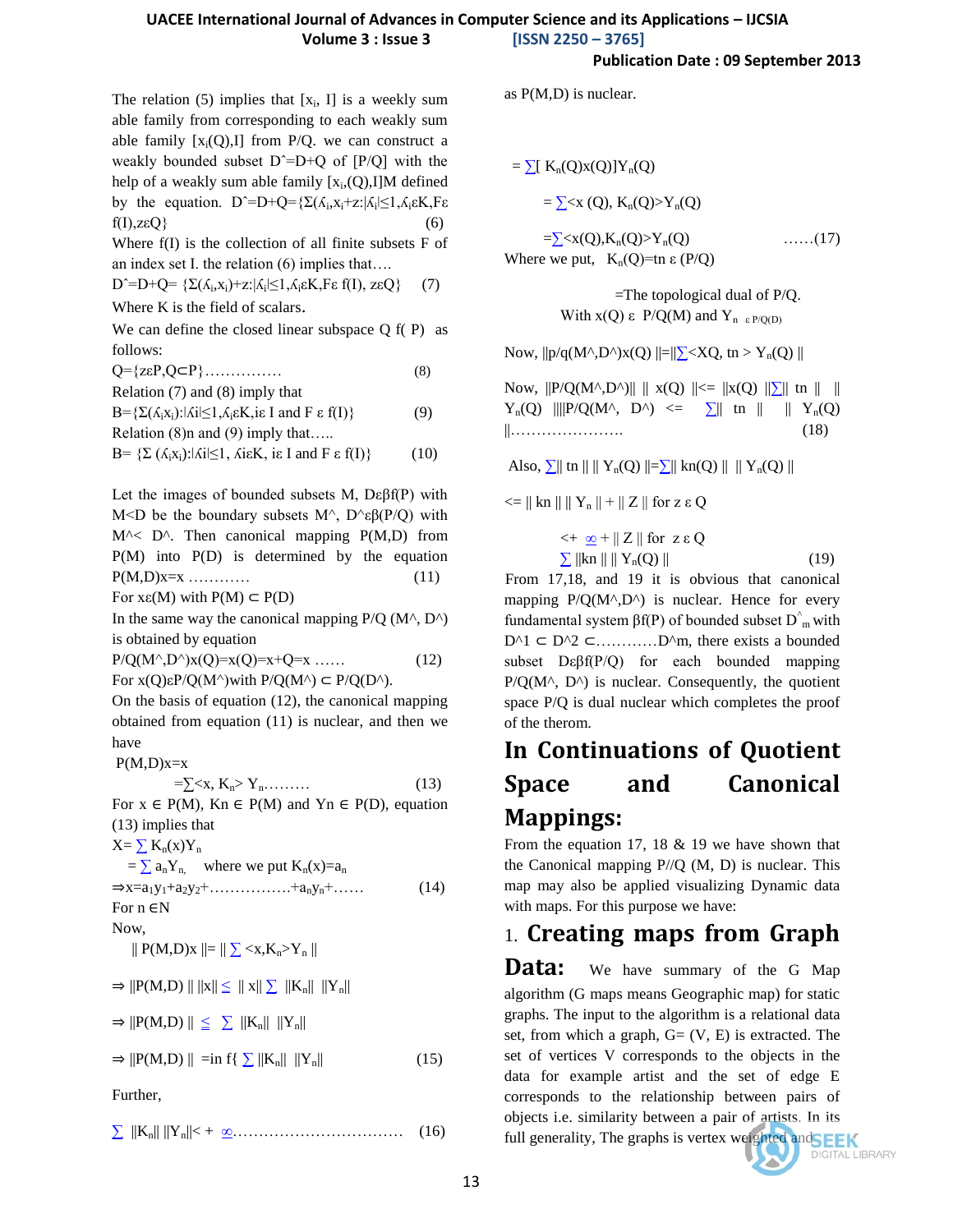#### **UACEE International Journal of Advances in Computer Science and its Applications – IJCSIA Volume 3 : Issue 3 [ISSN 2250 – 3765]**

#### **Publication Date : 09 September 2013**

edge weighted, with vertex weights, corresponding to some notation of the importance of a vertex and the edge weights corresponding to some notation of the closeness between a pair of vertices. In the case of music the importance of a vertex can be determined by the popularity of an artist derived from the total number of listeners, or by the total number of songs played in a given time of period. The weight of an edge can be defined by the strength of the similarity between a pair of artist.

# **Maps of Dynamic data**

1) Canonical map embedded by MDS using modified edged weights and smaller label font size.



**2)** For each pair of daily crawl files that are D days, the top 250 artists are expected super set of which is consider as Host artists.





3) Host artists are extracted from the Canonical map.



Fig. 3

4) All label font size is set to the Average size with same position information which could result in label overlaps.





5) Label overlap removal is applied for readability.



Fig. 5

Algorithm pipeline to create a base map from a Canonical map

- 1) Canonical map is created with all crawled artist by embedding them using MDS and small size label font.
- 2) From each pair of daily crawled files that are D days apart, 250 artists with highest increase in play count are extracted.
- 3) Position data of the host artists are extracted from the canonical map.
- 4) All label font size are set to the average size.
- 5) Overlap removal is applied and resulting layout is used as a base map.

**Map Readability:** Our initial attempt at obtaining a canonical map with G map of the 10,000 artist crawled from the top artist in last fm immediately exposed a problem with this approach. We use modularity & MDS for clustering & embedding respectively. The pairing & seemed applicable given that in the underlying graph the strength of an edge corresponding to the measure of the similarity between the two naturally interpreted as a distance. MDS can determine a layout that matches the underlying clustering. If the relation  $H \subset g$  U is valid g for zero neighborhood U in G & for a positive number g. P  $\subset U$  {x<sub>r</sub>+v} is valid for a finite of elements  $x_1, x_2, \ldots, x_n \in E$  & for a suitable zero neighborhood V in E. For each family  $[x_i]$  from P. we have shown that  $[x_i]$  is a weekly sum able family corresponding to a weakly family  $[xi (0)$ , I from P/Q . Hence D is a weekly bounded subset of P corresponding to each weakly bounded subset.

#### $D^{\sim}=D = O$  of  $P/O$

In locally convex space all weakly bounded subset are bounded consequently, we have bounded subset D of P corresponding to each bounded subset.

#### $D^{\sim}=D=Q$  of  $P/Q$

Significant fragmentation even in a map created for the top 250 artist (in term of number of listener). Using a force directed layout or ling long layout in place of MDS resulted in even more fragmentations.

## **Conclusions:**

One possibility is that fragmentation problem is to some extent caused by the independent nature of the clustering and the embedding steps. Therefore, we combined the two steps using the clustering result and additional input parameters of the embedding ILLERARY